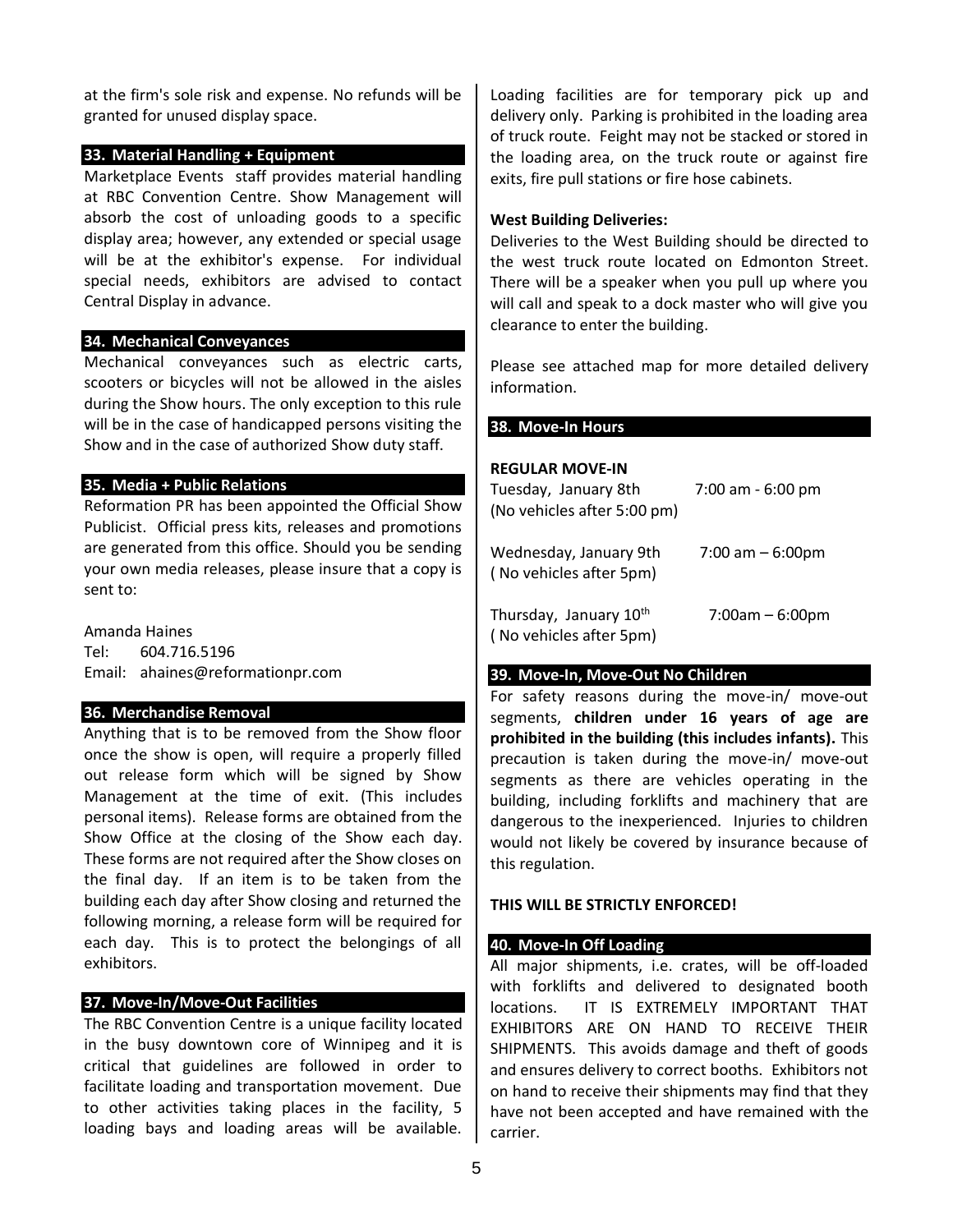Show Management provides forklift service from the truck to the exhibit booth location. Any specialty use of forklifts, i.e. to assist in set up of display, or unloading unusually heavy or awkward shipments, are at the exhibitor's expense and may be arranged by contacting Central Display in advance of the Event.

### **41. Move-Out Hours**

Dismantling of displays will not begin until 6:01pm on Sunday, January 1î <sup>th</sup> Failure to adhere to this regulation may result in loss of exhibitor seniority for booth assignment in future shows. Vehicles will be permitted in the building once aisle carpet has been removed - approximately two hours after show closing.

#### **HOURS FOR MOVE OUT**

| Sunday | January $1\hat{i}$ <sup>th</sup> 6:01 pm - 10:00 pm      |
|--------|----------------------------------------------------------|
| Monday | January 1 $\overline{i}$ <sup>th</sup> 8:00 am - 2:00 pm |

### **42. Move-Out Regulations**

**No exhibitor may commence to dismantle, pack or remove any part of his or her display until 6:01 p.m. on Sunday, January 12 th, 2020.**

All goods and displays must be removed from the facility by 2:00 pm Monday, January 13<sup>th</sup>, 2020. Any exhibitor material remaining within the premises of RBC Convention Centre after 2:00 pm on Monday, January 13<sup>th</sup> will be removed by Central Display and placed in storage at the exhibitor's expense.

WARNING: THEFTS MAY OCCUR DURING the confusion of move-out, especially between 6:00 pm to 10:00pm on Sunday. Watch your display carefully. If you do not dismantle Sunday evening, please pack and remove smaller and more valuable items.

No vehicles will be allowed entry to the facility until the aisle carpet has been rolled up and the masking tape has been removed. This usually takes approx. 2 hours after show closing.

Vehicles will be directed into the facility for loading only when their display is fully dismantled and ready for loading. This is to ensure that as many exhibitors as possible can move out without congesting the facility with vehicles not in use. When you are ready to load, please ask one of the Central Display staff for permission to drive your vehicle into the facility.

**THERE ARE LIMITED DOLLIES AND HANDCARTS AVAILABLE. EXHIBITORS ARE ADVISED TO BRING THEIR OWN DOLLIES AND HANDCARTS.**

#### **43. Over-Sized Trucks + Trailers**

Large and accumulated shipments arriving by major carriers in large trucks are encouraged to sign up for early move-in or to arrive as early as possible after regular move-in commences in order that entry and maneuvering may be carried out as easily as possible.

#### **44. Parking**

Parking is available in the RBC Convention Centre Winnipeg Parkade, meters on the adjacent streets, outdoor parking lots, and indoor parkades, all within minutes of the convention centre. Winnipeg Transit is convenient to the convention centre as well.

## **45. Payment of Account**

Full and final payment for exhibit space must be made 60 days prior to show opening, (full payment due by November 1ï<sup>th</sup>, 2019). After this date, if any cheques are accepted they must be certified - no exceptions. Show Management reserves the right to refuse entry to any exhibitor for whose account full payment has not been received.

#### **46. Phone Installation**

For phone installation in your exhibit, please contact Mary Fehr [maryf@wwc.mb.ca](mailto:maryf@wwc.mb.ca) .

#### **47. Plants**

Exhibitors may bring their own live plants and other similar decorations or they are available from Central Display. Please refer to the Display Services Order Form.

#### **48. Plumbing**

Plumbing services are provided exclusively by the RBC Convention Centre. Cold water and limited hot water service is available in the loading docks. Due to restricted access to water sources on the exhibit floor, it is cruicial that all plumbing requirements are ordered well in advance of the move-in for the show through Mary Fehr [maryf@wwc.mb.ca](mailto:maryf@wwc.mb.ca) .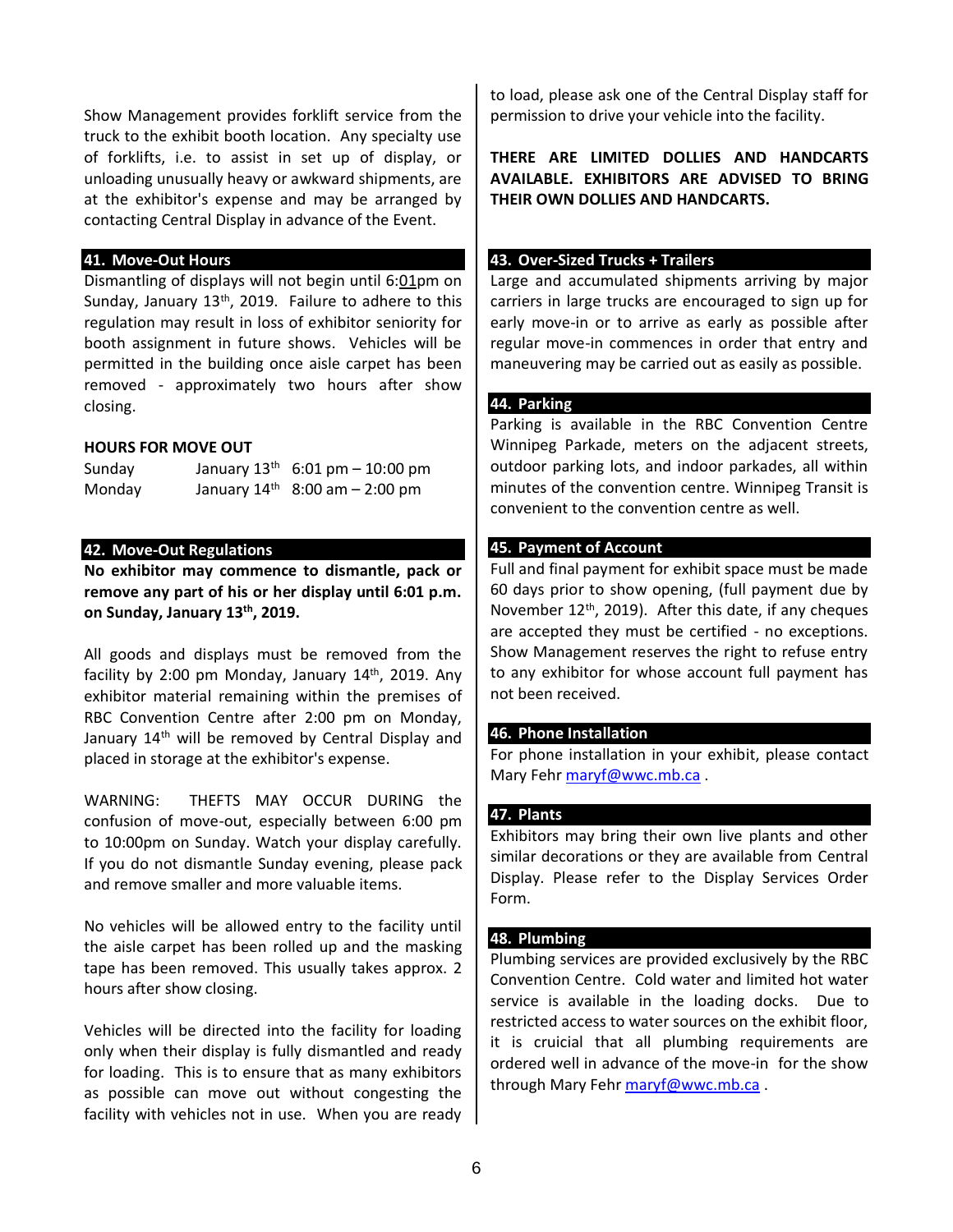Drains are exclusively provided for the drainage of waste water. It is prohibited to use drains for the disposal of grease, solids, solvents, hazardous materials or organic materials of any kind. All installations of drainage must go through the RBC Convnetion Centre.

## **49. Propane**

Propane tanks in excess of 1lb cylinnders are not permitted inside the building. Show is only allowed 10 onsite and must be in storage. All propane connections must be inspected and approved by the RBC Convention Centre.

| 50. Public Admission (Inc. GST) |  |  |  |
|---------------------------------|--|--|--|
| \$12.00                         |  |  |  |
| \$9.00                          |  |  |  |
| \$5                             |  |  |  |
| <b>FREE</b>                     |  |  |  |
|                                 |  |  |  |

## **51. Public Entrance**

The main public entrance to the RBC Convention Centre is on York. Escalators and stairs will take visitors to the third level exhibition halls.

## **52. Safety Measures**

Every exhibitor is responsible for the protection of the public as it relates to any hazard that exists within the exhibit space, i.e. shock, electrocution, heat, fire, sharp objects, machinery, etc. Adequate screening or protection must be in place and Show Management reserves the right to declare any exhibit unsafe and order its correction or removal.

Lack of such declaration does not release the exhibitor from final responsibility for any harm or damage to the public and/or their property.

# **53. Security Service**

Show Management will provide uniformed watchmen personnel for 24-hour patrol of show floor during move-in, show hours and move-out.

NOTE: During move-in and move-out you are responsible for the security of your merchandise and exhibit. Please watch your display accordingly. Report any loss immediately, on site at the the Show Office.

### **54. Show Hours**

**January 10th to 12th, 2020** Friday January  $10^{th}$  12:00 pm – 9:00 pm

| Saturday | January | $11th$ 10:00 am - 9:00 pm    |
|----------|---------|------------------------------|
| Sunday   | January | $12^{th}$ 10:00 am - 6:00 pm |

#### **53. Show Management**

Regional Director – Jill Kivett: (604) 639-2288 x 221 Show Manager – Jenn Tait: (403) 253-1177 x 207 Exhibit Sales Consultant – Kayla Donaldson: (604) 639-2288 x 226 Exhibit Sales Consultant – Crystal Zeemel: (403) 253-1177 x 211 Operations | Show Administrator – Shannon Novak: (403)253-1177 x 236

# **55. Show Office**

Show Management will maintain an office, on site, from January 7<sup>th</sup> to January 13<sup>th</sup>, 2020. Referred to as the "Show Office", it will be located at in Hall A.

## **56. Show Producer**

**Winnip[eg Renovation Show](file://///vanxpo/common/Home%20Shows%202008/VH+IDS/Exhibitor%20Kit/www.marketplaceevents.com)** is produced by: Marketplace Events, LLC Web: www.marketplaceevents.com 306 – 5940 MacLeod Tail SW | Calgary, AB T2H 2G4 Tel: (403) 253-1177 Toll Free: (866) 941-0673 Fax: (403) 235-7878

# **57. Signs**

All signs must be tasteful and professional. The use of handwritten signs, paper banners, large discount pricing cards or other such material is unacceptable. Signage may not impede adjacent booths. Signs identifying your booth, company or products must be clear and informative. Should you require signs for the show, please contact:

### [Central Display](mailto:info@centraldisplay.ca)

info@centraldisplay.ca

### **58. Smoking**

In accordance with the City of Winnipeg By-Law No. 88/2003, non-smoking conditions apply for all events held at the RBC Convention Centre Winnipeg. For full information on the City of Winnipeg By-Law No. 88/2003, call 311

# **59. Solicitation Prohibited**

Solicitation in the aisles is strictly prohibited.

# **60. Staffing of Exhibits**